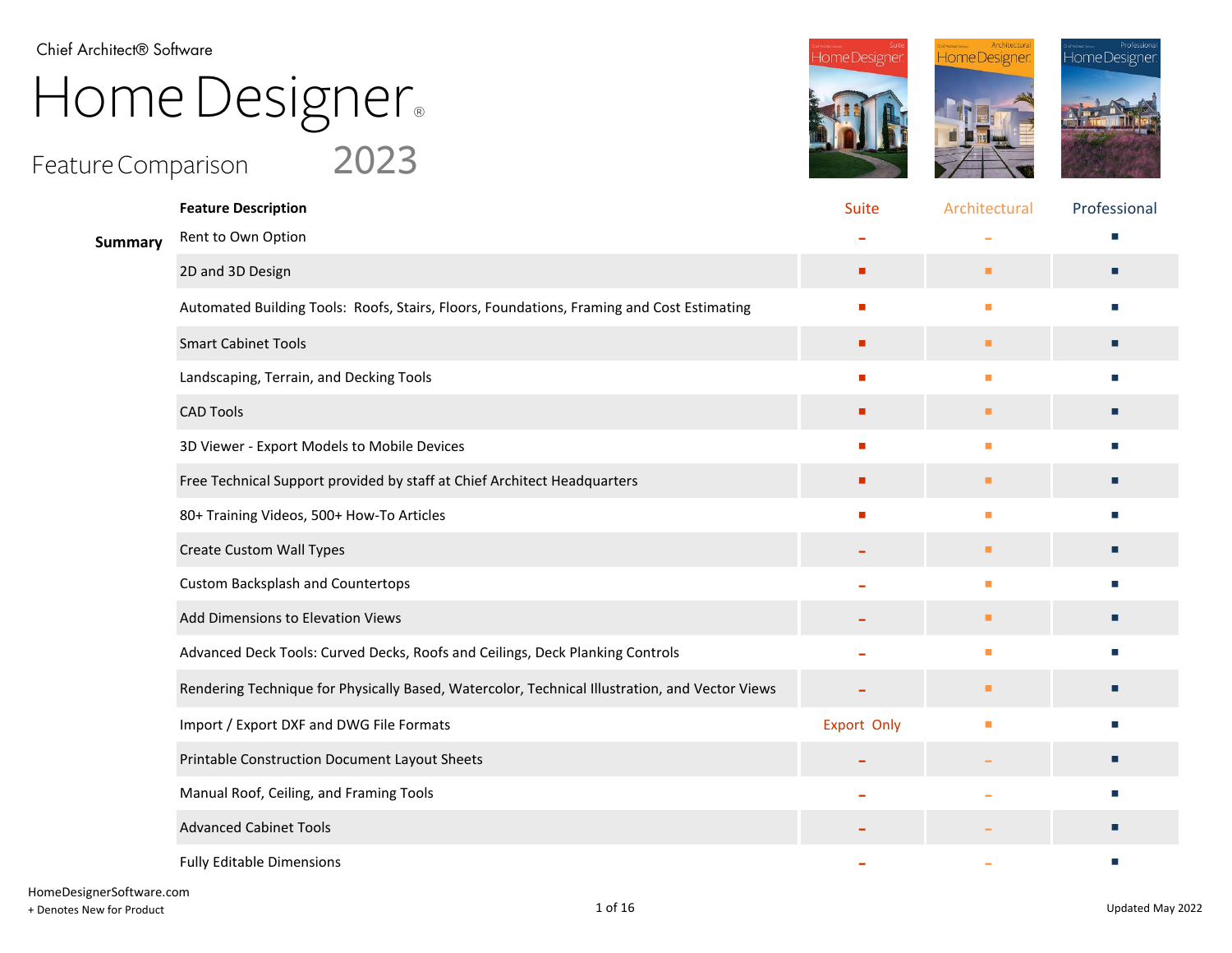|                     | <b>Feature Description</b>                                                                                                                                                                                                                                         | Suite                  | Architectural          | Professional                |
|---------------------|--------------------------------------------------------------------------------------------------------------------------------------------------------------------------------------------------------------------------------------------------------------------|------------------------|------------------------|-----------------------------|
|                     | <b>Advanced Stair Tools</b>                                                                                                                                                                                                                                        |                        |                        | ш                           |
| <b>Design Tools</b> | Master List Material Pricing Management                                                                                                                                                                                                                            |                        |                        | m.                          |
|                     | North Pointer for Sun Angles                                                                                                                                                                                                                                       |                        |                        | ш                           |
|                     | 2D and 3D Design. Objects you place in 2D plan view are automatically created in 3D, real-time.<br>Generate 3D views and select, modify, move, and delete objects directly in the view.                                                                            |                        | п                      |                             |
|                     | Space Planning Assistant. Layout out room boxes in a bubble diagram to quickly create a floor<br>plan. Convert diagram into walls, windows, and doors to finalized and furnish the design.                                                                         |                        | п                      |                             |
|                     | Plan Check™ reviews your design against basic building principles.                                                                                                                                                                                                 | п                      | ٠                      | п                           |
|                     | Import PDF Files. Retain print resolution and quality when printing final documents by using<br>embedded PDF files.                                                                                                                                                | п                      | ш                      | ш                           |
|                     | Backup Entire Plan. Export a bundle of all the files referenced in your plan, good for archival<br>purposes and for sharing with other users who do not have your custom materials and images.                                                                     |                        | п                      |                             |
|                     | Reference Display Tool. Turn on a Reference of adjacent floors to aid in designing multi-tiered<br>decks or room layout between floors.                                                                                                                            | п                      | ٠                      | п                           |
|                     | Customize Room Names. Customize the available rooms list to suit your most common needs and<br>regional naming conventions.                                                                                                                                        | ٠                      | п                      |                             |
|                     | Multiple-Select Editing. For example, select all your cabinets and change them all with one<br>command.                                                                                                                                                            | п                      | п                      | ш                           |
|                     | Predictive Edit Feedback. While editing items in your view, get more visual feedback on the edit<br>before it is applied. Understand what changes will happen before completing an edit to efficiently<br>progress through your designs.                           | $\ddagger$             | $\ddot{\phantom{1}}$   | $\ddag$                     |
|                     | Object Painter <sup>™</sup> / Eyedropper. Use eyedropper functionality to match properties from one object<br>and apply them to another object. Use Scoping controls to apply changes to groups of objects at<br>once by component, object, room, floor, and plan. |                        |                        |                             |
|                     | Automatic GFCI Outlets in Kitchens. Use the Auto Place Outlet tool to add GFCI outlets to your<br>kitchen rooms.                                                                                                                                                   | п                      | п                      | m.                          |
|                     | Architectural Blocks. Multi-Select and group items together to create architectural blocks, like<br>kitchen islands, that can be moved as one, stored in the library, and unblocked for editing.                                                                   |                        | ٠                      |                             |
|                     | Wall Coverings. Apply coverings in the wall specification dialog to create an accent area that uses<br>a different material. Create wallpaper boarders or wainscotting on a wall or in a room.                                                                     |                        |                        | <b>COL</b>                  |
|                     | Rotate and Reverse Plan. Quickly change the orientation of your design for alternate versions or<br>to better fit the lot.                                                                                                                                         | <b>Excludes Rotate</b> | <b>Excludes Rotate</b> | ш                           |
|                     | Multiple Plan Views. Open multiple tabbed windows of the same plan view, show different floors<br>separately or adjust displayed layers in different tabs.                                                                                                         |                        |                        | $\mathcal{L}_{\mathcal{A}}$ |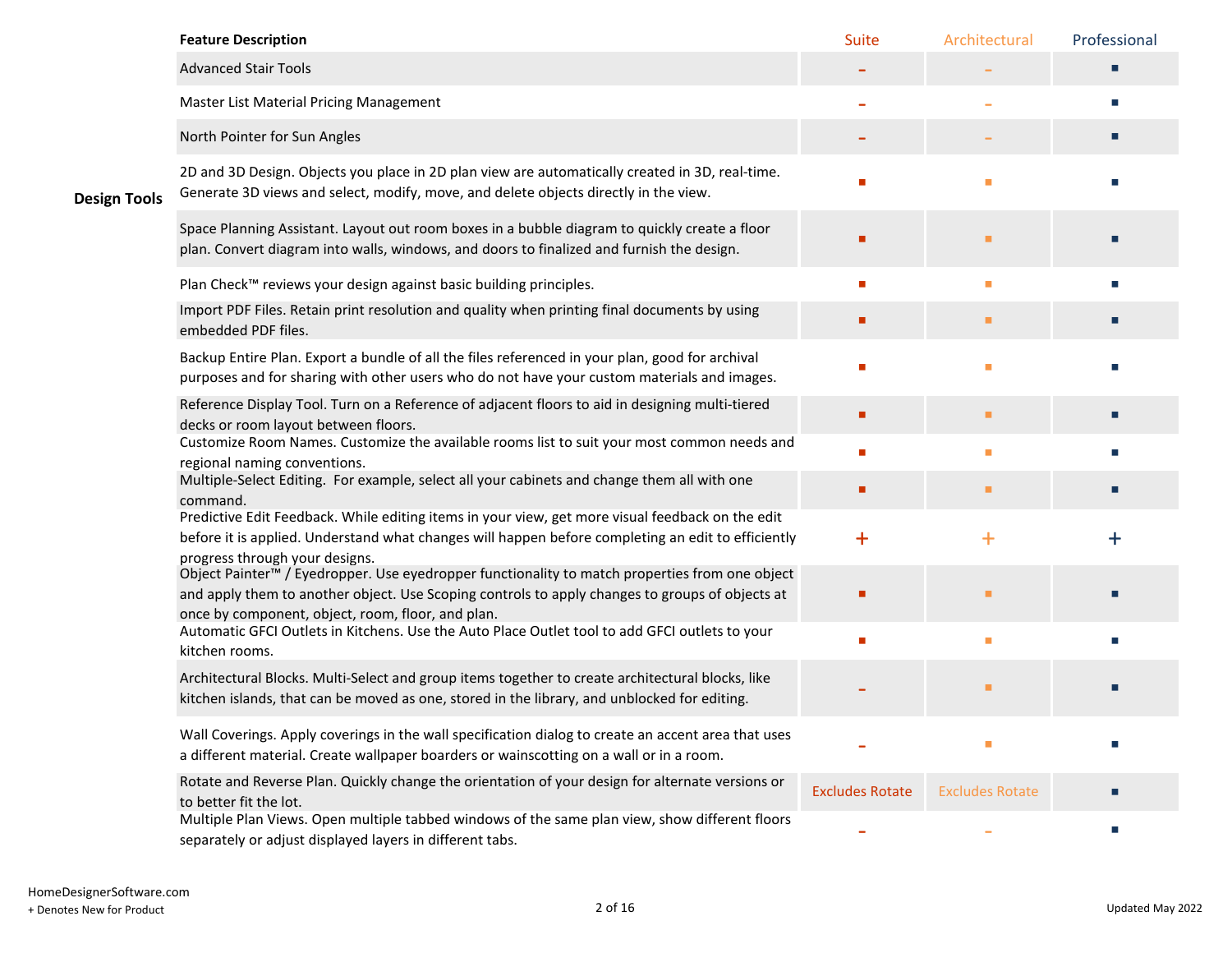|                 | <b>Feature Description</b>                                                                                                                                                                                                                                                                                                                                                                     | <b>Suite</b> | Architectural | Professional |
|-----------------|------------------------------------------------------------------------------------------------------------------------------------------------------------------------------------------------------------------------------------------------------------------------------------------------------------------------------------------------------------------------------------------------|--------------|---------------|--------------|
|                 | Transform/Replicate at Angles. Use controls like "Relative Angle To Itself" and "Absolute Angle"<br>to copy, edit, and move objects accurately.                                                                                                                                                                                                                                                |              |               | $+$          |
|                 | Draw Order Controls. Use the Draw Order Edit Tools to fully control the display of items in plan<br>view in relation to each other. Move object forward and backward in a group, or move to<br>different drawing groups altogether.                                                                                                                                                            |              |               |              |
|                 | Circle Circumference. Reference a circle's circumference from its specification dialog.                                                                                                                                                                                                                                                                                                        |              |               | $+$          |
|                 | Convert Polyline Tool. Create 3D objects (countertops, slabs, terrain features, and more) from<br>CAD objects.                                                                                                                                                                                                                                                                                 |              |               |              |
|                 | Custom Watermarks. Create watermarks and display them on your work. Control location, size,<br>angle, transparency, and include images in your watermark design.                                                                                                                                                                                                                               |              |               | п            |
|                 | Printable Layout Sheets. Create blueprint layouts with 3D, CAD, Cross Section / Elevation, and<br>Plan Views. Define any scale for the drawing.                                                                                                                                                                                                                                                |              |               | ш            |
|                 | Layout Box Defaults. Set up default behaviors for views sent to layout to control properties like<br>the label and border.                                                                                                                                                                                                                                                                     |              |               | $\ddot{}$    |
|                 | Multi-Select and Edit Layout Boxes. Select and edit multiple layout boxes to modify shared<br>attributes at one time.                                                                                                                                                                                                                                                                          |              |               | ┿            |
|                 | Multi-Page Layouts. Use up to 5 pages on a Layout page for your projects.                                                                                                                                                                                                                                                                                                                      |              |               | $\ddagger$   |
|                 | Delete Objects for Layouts. Use the delete objects tool to clear unnecessary elements like CAD,<br>Images, Text, and Layout Boxes from your layout documents. These controls make it easier to<br>transition between projects when copying layout files and in developing templates.                                                                                                           |              |               |              |
|                 | Labeled Callouts. Use callouts to reference between details, plans, and cross sections in a<br>blueprint layout. See callout previews in specification dialog.                                                                                                                                                                                                                                 |              |               |              |
|                 | Store Callouts and Markers in Library.                                                                                                                                                                                                                                                                                                                                                         |              |               |              |
| <b>3D Tools</b> | 3D Viewer Export. Save designs to the Cloud and share them for using on mobile devices and<br>websites using the Chief Architect 3D Viewer App.                                                                                                                                                                                                                                                |              | ٠             | П            |
|                 | Update and Replace Cloud Files. Choose to replace existing 360 renderings stored in your digital<br>locker with updated versions instead of creating copies.                                                                                                                                                                                                                                   | $+$          | $\ddot{}$     | $\ddag$      |
|                 | Export 360° Spherical Views. Rendered cameras can be shared and embedded in websites for<br>interactive navigation. Export these Render Views and store them to the Chief Architect Cloud to<br>share and embed in websites.                                                                                                                                                                   |              | ٠             |              |
|                 | 3D Navigation. Easily navigate 3D views in an intuitive way. Use the 3D Focus on Object tool and<br>select an object to make it the camera's target, or select an object then use the Focus on Selected<br>edit tool to make the selected object the target; use [ALT + Middle Mouse] button controls to<br>enter Orbit mode; system returns to previous edit state when buttons are released. |              |               |              |
|                 | Navigation ALT Mode. While navigating 3D Views, use the right mouse button to swap to the<br>Mouse-Tilt modes, making it quick and dynamic to traverse your scenes.                                                                                                                                                                                                                            |              | п             |              |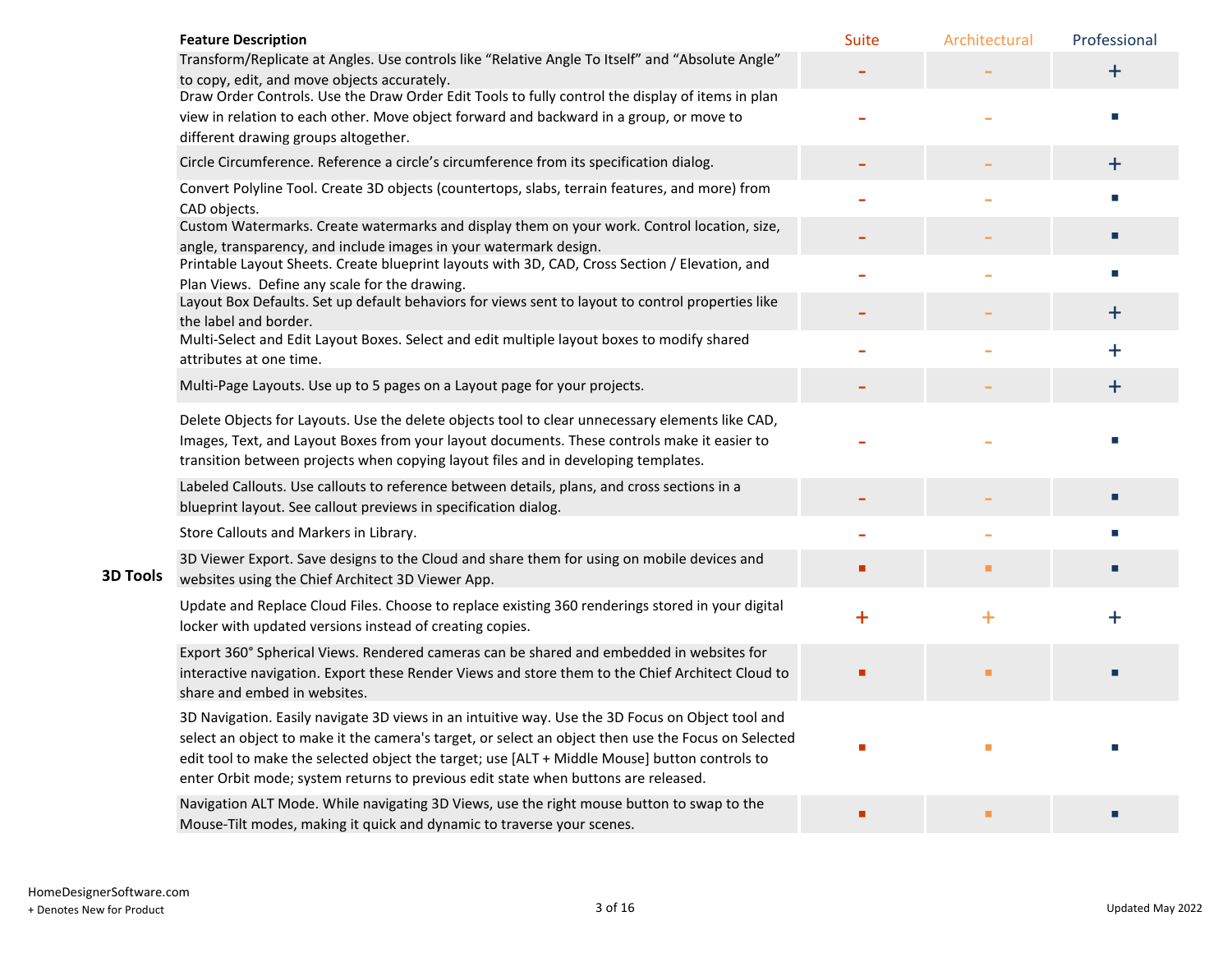| <b>Feature Description</b>                                                                                                                                                            | <b>Suite</b> | Architectural | Professional |
|---------------------------------------------------------------------------------------------------------------------------------------------------------------------------------------|--------------|---------------|--------------|
| Auto-Hide Exterior Walls While Navigating. Set navigation camera views to automatically hide the                                                                                      |              |               |              |
| backs of walls that prevent seeing into a small room. Use the Hide Camera-Facing Exterior walls                                                                                       |              |               |              |
| tools to easily navigate small rooms.                                                                                                                                                 |              |               |              |
| Cross Section Slider with Multiple Cutting Planes. Choose up to six cutting planes in the Cross-                                                                                      |              |               |              |
| Section Slider view and adjust the cutting distance for each plane to create unique and detailed<br>views.                                                                            |              |               |              |
| 3D Mouse Support. Use a 3Dconnexion Mouse as your input device to efficiently navigate camera<br>views.                                                                               | п            | ٠             |              |
| Rendering Controls. Set up camera angles and locations to create realistic 3D renderings with                                                                                         |              |               |              |
| shadows, reflections, lighting, and material effects in interior and exterior scenes. Navigate                                                                                        |              |               |              |
| scenes in real-time.                                                                                                                                                                  |              |               |              |
| Material Eye-Dropper and Color Chooser™. Quick "click-and-drop" application of materials and<br>colors.                                                                               | п            | п             |              |
| Blend Color Tool. Change the Color of any material while retaining its texture, similar to applying                                                                                   | г            | п             |              |
| stain to wood.                                                                                                                                                                        |              |               |              |
| Adjust Material Scoping. When editing a material in a 3D view using the Adjust Materials tool,                                                                                        |              |               |              |
| choose the scope of impact to adjust the material throughout your project, or create a copy on-                                                                                       |              | г             |              |
| the-fly for a subset of objects using the material. After editing a material's properties, quickly                                                                                    |              |               |              |
| save the change with the Add to Library tool.<br>Edit Parametric Patterns. Modify the sizing and offset for the Herringbone and Grid pattern types                                    |              |               |              |
| to accurately match your final installation pattern.                                                                                                                                  |              | п             |              |
| Search Plan Materials. A search bar in the Plan Materials dialog makes finding entries faster than<br>scrolling through the list.                                                     |              |               |              |
| Export image files of your designs to share. (.JPG, .PNG, .BMP).                                                                                                                      | г            | п             |              |
| Specify Image Size. Set Pixel Resolution and Image Output measurements when exporting images.                                                                                         |              |               |              |
| Saved Cameras. Save, edit, and re-open 3D and Render Views to quickly see your favorite camera                                                                                        |              |               |              |
| images. Duplicate perspective and overview cameras in the same plan, or between existing plans,                                                                                       |              | п             |              |
| to easily replicate angle, direction, and other camera attributes.                                                                                                                    |              |               |              |
| Create accurate day or night-time views of your lighting plan.                                                                                                                        | п            | п             |              |
| Custom Lighting. Define shadows, intensity, and more. Locate lights by label name or room                                                                                             |              |               |              |
| location with the Adjust Lighting Dialog.<br>Record Walkthrough Videos Along a Specified Path. Add key frames at any point on the spline to                                           |              | п             |              |
| control view direction and speed; walk up or down stairs and to span walkthrough between                                                                                              |              |               |              |
| floors.                                                                                                                                                                               |              |               |              |
| Walkthrough Editing. Use key frame editing controls to quickly adjust and modify individual                                                                                           |              |               |              |
| keyframes directly from the preview dialog and the edit toolbar. Join multiple walkthrough                                                                                            |              |               |              |
| segments as one path and retain the keyframe details from the original pieces. Use the Complete                                                                                       | г            | п             |              |
| Break tool to break an existing walkthrough into individual parts or use existing, longer<br>walkthroughs to record sub-sections as smaller animations without generating a new path. |              |               |              |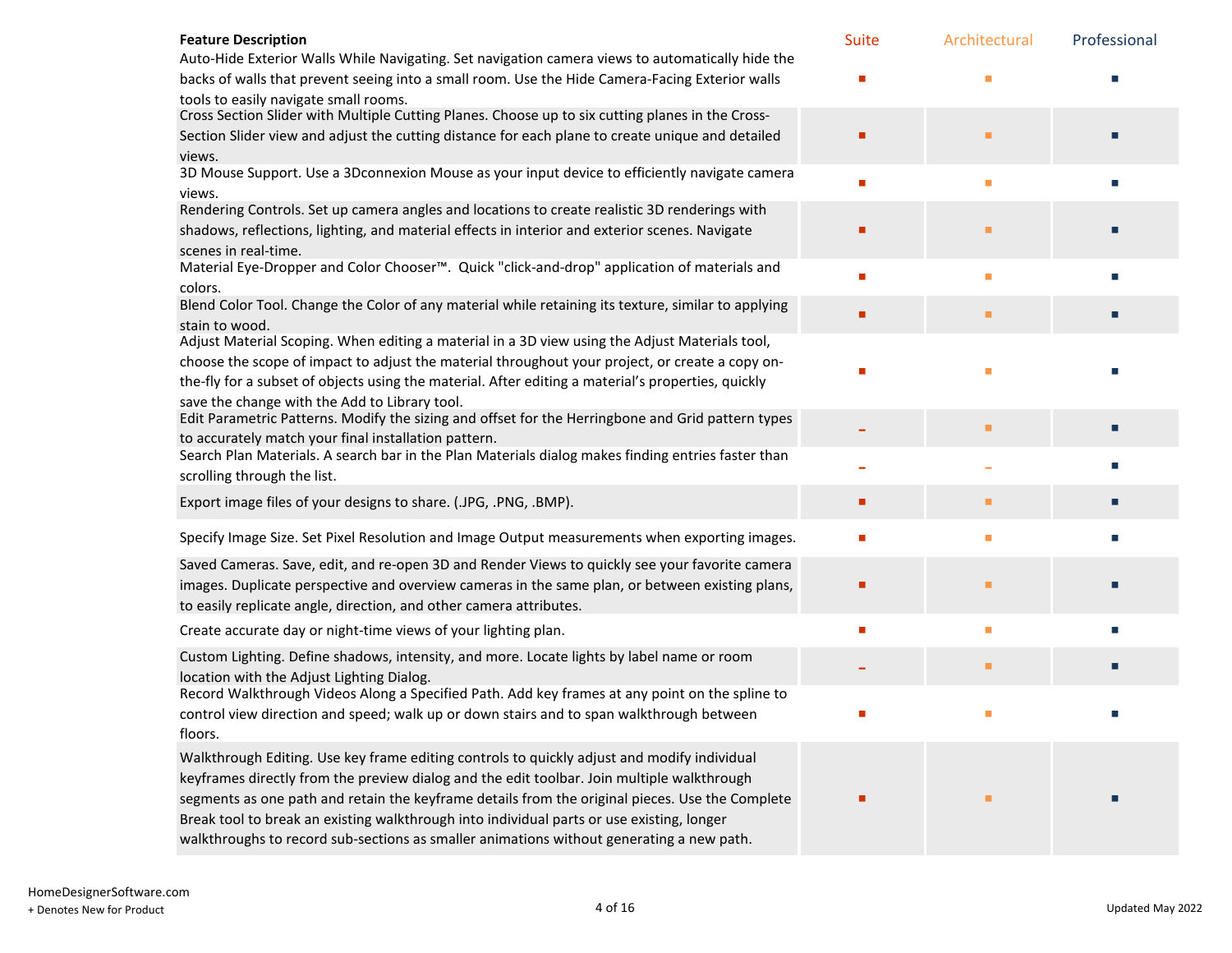|                          | <b>Feature Description</b>                                                                             | <b>Suite</b>          | Architectural         | Professional |
|--------------------------|--------------------------------------------------------------------------------------------------------|-----------------------|-----------------------|--------------|
|                          | Walkthrough Preview Panel. While laying out your walkthrough path, see your changes and                |                       |                       |              |
|                          | editing live before spending time recording the sequence.                                              |                       |                       |              |
|                          | 360 Exterior Walkthrough. Create an automatic walkthrough path that orbits the exterior of your        | п                     | ٠                     | п            |
|                          | design.<br>Rendering Technique Tools. Create artistic views of your designs like Watercolor, Technical |                       |                       |              |
|                          | Illustration, and Vector Views.                                                                        |                       | ٠                     | п            |
|                          | Transparency in Vector Views. Materials with transparent properties will show as see-through in        |                       |                       |              |
|                          | vector views.                                                                                          |                       | $\pm$                 | $+$          |
|                          | Physically Based Rendering. Improve the quality of your scenes where lighting, shadows, metal,         |                       |                       |              |
|                          | and surface reflections are concerned with the Physically Based Rendering Technique (also              |                       |                       |              |
|                          | known as PBR).                                                                                         |                       |                       |              |
|                          | Multiple Camera Defaults. Specify default values for each camera type; control, layer assignment,      |                       |                       |              |
|                          | active Rendering Technique, and more.                                                                  |                       |                       | п            |
|                          | Full control of render settings allows you to customize your realistic rendering for speed or visual   |                       |                       |              |
|                          | quality.                                                                                               |                       |                       |              |
|                          | Export Images with Transparent Background. Export .PNG and .TIF images that treat the                  |                       |                       |              |
|                          | backdrop as transparent, making it easy to overlay the graphics on other artwork without the           |                       |                       |              |
|                          | need for additional photo manipulation.                                                                |                       |                       |              |
|                          | Leverage the North Pointer for Sun Angles. Create Sun Angles with accurate longitude, latitude,        |                       |                       |              |
|                          | date, and time; use North Pointer as bearing for sun angle. Easily identify Sun Angles to be used      |                       |                       |              |
|                          | for saved cameras or to be adjusted by their date and time naming.                                     |                       |                       |              |
|                          | Control Walkthrough Sunlight. Set up sunlight intensity and direction for individual walkthroughs.     |                       |                       | $\mathbf +$  |
|                          | Spherical Backdrop Controls. Control offsets, orientation, and Eye Level for spherical backdrops.      |                       |                       | $\ddag$      |
|                          | Opaque Glass in Camera Views. Set glass to appear as solid fill (non-transparent) in camera views.     |                       |                       |              |
|                          | Choose to show glass as opaque or transparent by default per Render Technique, or adjust               |                       |                       |              |
|                          | individual views.                                                                                      |                       |                       |              |
|                          | Group Select and Edit Cameras. Select multiple cameras at one time and edit their properties, like     |                       |                       |              |
|                          | height off floor or the Rendering Technique used.                                                      |                       |                       |              |
|                          | Export .DAE 3D files. Includes texture mapping that can be leveraged with external rendering           |                       | п                     |              |
|                          | software.                                                                                              |                       |                       |              |
|                          | STL Import and Export. Use the .STL format to use with 3D Printers.                                    |                       | ш                     |              |
| <b>Cost Estimating /</b> | Project Cost Estimation. Automatically generate a materials list for budgeting and planning a          |                       |                       |              |
| <b>Materials List</b>    | project.                                                                                               |                       | ■                     | П            |
|                          | Specify when a room is calculated in the Living Area. For example, specify the garage or attic to      |                       |                       |              |
|                          | be included or excluded in the living area calculation.                                                |                       |                       |              |
|                          | Deck and Framing Cut & Buy Lists. A Structural Lumber Table can be used to calculate lumber            |                       |                       |              |
|                          | materials for a Cut & Buy List. This calculation is in addition to square feet and lineal feet         |                       | п                     |              |
|                          | calculations and can be especially helpful for your framing and decking board calculations.            |                       |                       |              |
|                          |                                                                                                        |                       |                       |              |
|                          | Export Materials Lists to spreadsheet programs including Microsoft® Excel.                             | <b>Text File Only</b> | <b>Text File Only</b> |              |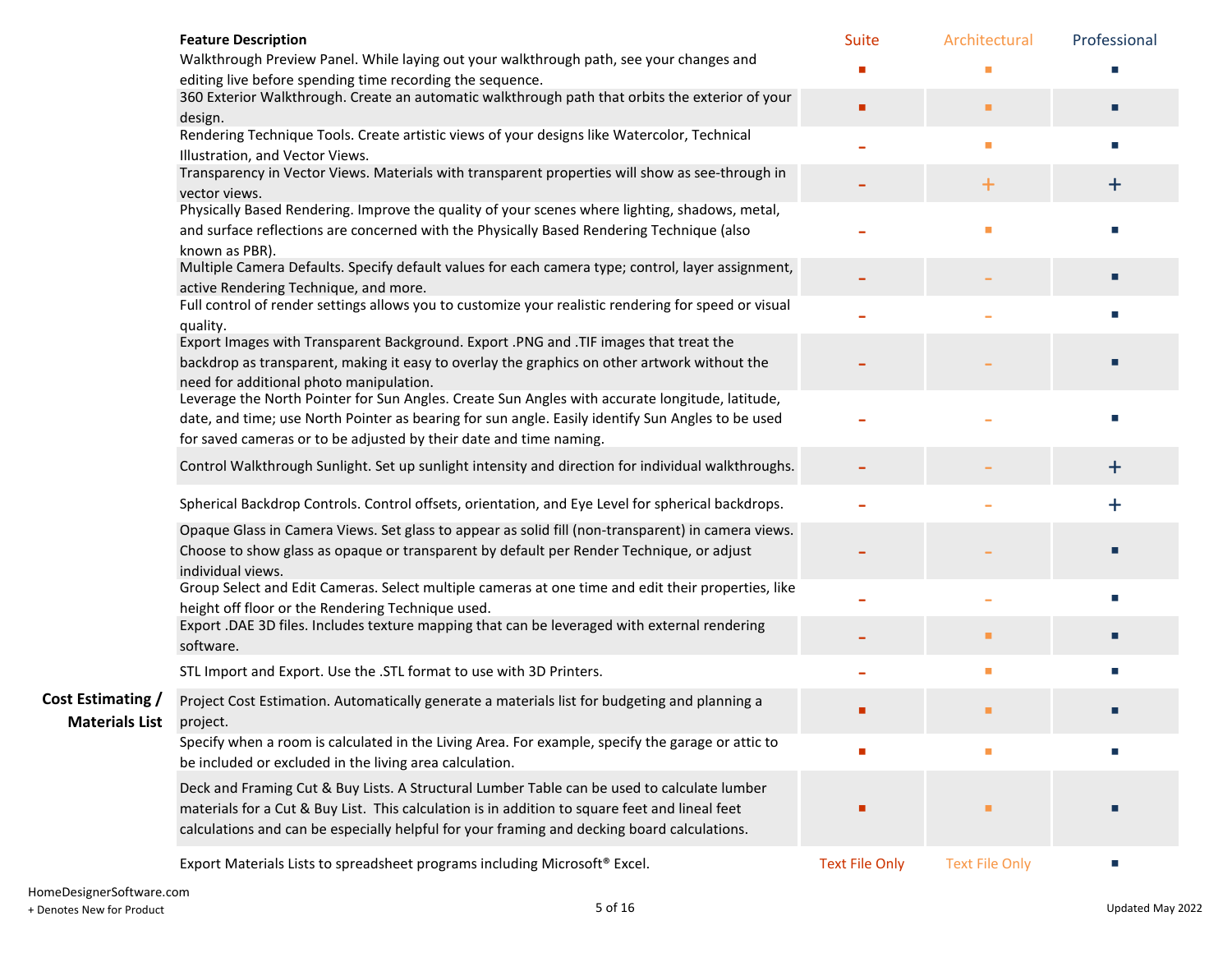|                     | <b>Feature Description</b>                                                                                                                                                                     | <b>Suite</b>                  | Architectural                        | Professional |
|---------------------|------------------------------------------------------------------------------------------------------------------------------------------------------------------------------------------------|-------------------------------|--------------------------------------|--------------|
|                     | Find in Plan from the Materials List. Select items from the materials list and choose to Show in                                                                                               |                               |                                      |              |
|                     | Plan to identify and locate them in your design.<br>Save snapshot Materials Lists for different stages of the project. Allows you to evaluate different                                        |                               |                                      |              |
|                     | ideas, compare cost differences, and plan stages of construction.                                                                                                                              |                               |                                      |              |
|                     | Add detail to each individual component in the materials list for a comprehensive cost estimate                                                                                                |                               |                                      |              |
|                     | breakdown. For example, assign components to your cabinets, such as doors, pulls, and hinges                                                                                                   |                               |                                      |              |
|                     | and assign costs for each item. Access these attributes from the Components panel of its<br>specification dialog.                                                                              |                               |                                      |              |
|                     | Master List allows you to store and manage commonly-used material prices.                                                                                                                      |                               |                                      | <b>COL</b>   |
| <b>Dimensioning</b> | Manual and Automatic dimensioning. Includes One-Click™ Automatic dimensions.                                                                                                                   | ٠                             | ш                                    |              |
|                     | Auto Refresh Exterior Dimensions. Keep Auto Exterior Dimensions up-to-date as you move walls<br>and openings in your design.                                                                   | п                             | ш                                    |              |
|                     | Temporary Dynamic Wall Dimension. Display temporary dimensions as walls are drawn.                                                                                                             | п                             | ٠                                    |              |
|                     | Adjust Position using Dimensions. Use dimensions to quickly position objects with precision. Use                                                                                               | ٠                             |                                      |              |
|                     | simple arithmetic formulas while editing dimensions to easily move objects in a design.                                                                                                        |                               | ٠                                    |              |
|                     | Default Dimension Format & Arrows. Control the unit formatting, arrows for the default                                                                                                         |                               | п                                    |              |
|                     | dimensions. Quickly change the look of the dimensions in your design through a single dialog.                                                                                                  |                               |                                      |              |
|                     | Dimension Unit Display Threshold. Set a threshold where dimensions display in inches when the<br>value is less than the specified amount; for example, show dimension as 18" instead of 1' 6". |                               | ٠                                    |              |
|                     |                                                                                                                                                                                                |                               |                                      |              |
|                     | Stacked Fraction Dimension Format. Displaying fractions as stacked in a horizontal or diagonal<br>format can make dimensions more readable and compact.                                        | $\ddot{}$                     | $\ddot{}$                            | $\mathbf +$  |
|                     | Advanced Dimensioning Tools. Includes angular, point-to-point, and interior dimensions.                                                                                                        | Interior<br><b>Dimensions</b> | <b>Interior</b><br><b>Dimensions</b> |              |
|                     | Fully Editable Dimensions. Define where dimensions locate walls, windows, doors, and other                                                                                                     |                               |                                      |              |
|                     | objects, when generating dimensions automatically or manually.                                                                                                                                 |                               |                                      |              |
|                     | Dimension Snapping. Dimensions prioritize object snaps, making it easy to accurately control<br>their start and end locations.                                                                 |                               |                                      | $\mathbf +$  |
|                     | Locate Defaults per Dimension Tool. For each dimension tool, set up location snapping; for                                                                                                     |                               |                                      |              |
|                     | example, set the Center Line dimension tool to pick up only walls and fixture centers for kitchen                                                                                              |                               |                                      |              |
|                     | and bath dimension defaults or only pier and post centers for deck or framing defaults.                                                                                                        |                               |                                      |              |
|                     | Wall Dimension Locate Controls. Granular controls for wall dimensions locates; set up                                                                                                          |                               |                                      |              |
|                     | combinations to include or exclude interior and exterior walls, and control the side to which                                                                                                  |                               |                                      | ┿            |
|                     | dimensions snap.                                                                                                                                                                               |                               |                                      |              |
|                     | Angled Dimensions. Set up behaviors for Angled Dimensions within Dimension Default.                                                                                                            |                               |                                      |              |
|                     | Dimension to Foundation Wall Steps. Snap dimensions to elevation height transitions on stepped<br>foundation walls in plan and elevation views.                                                |                               |                                      | m.           |
|                     |                                                                                                                                                                                                |                               |                                      |              |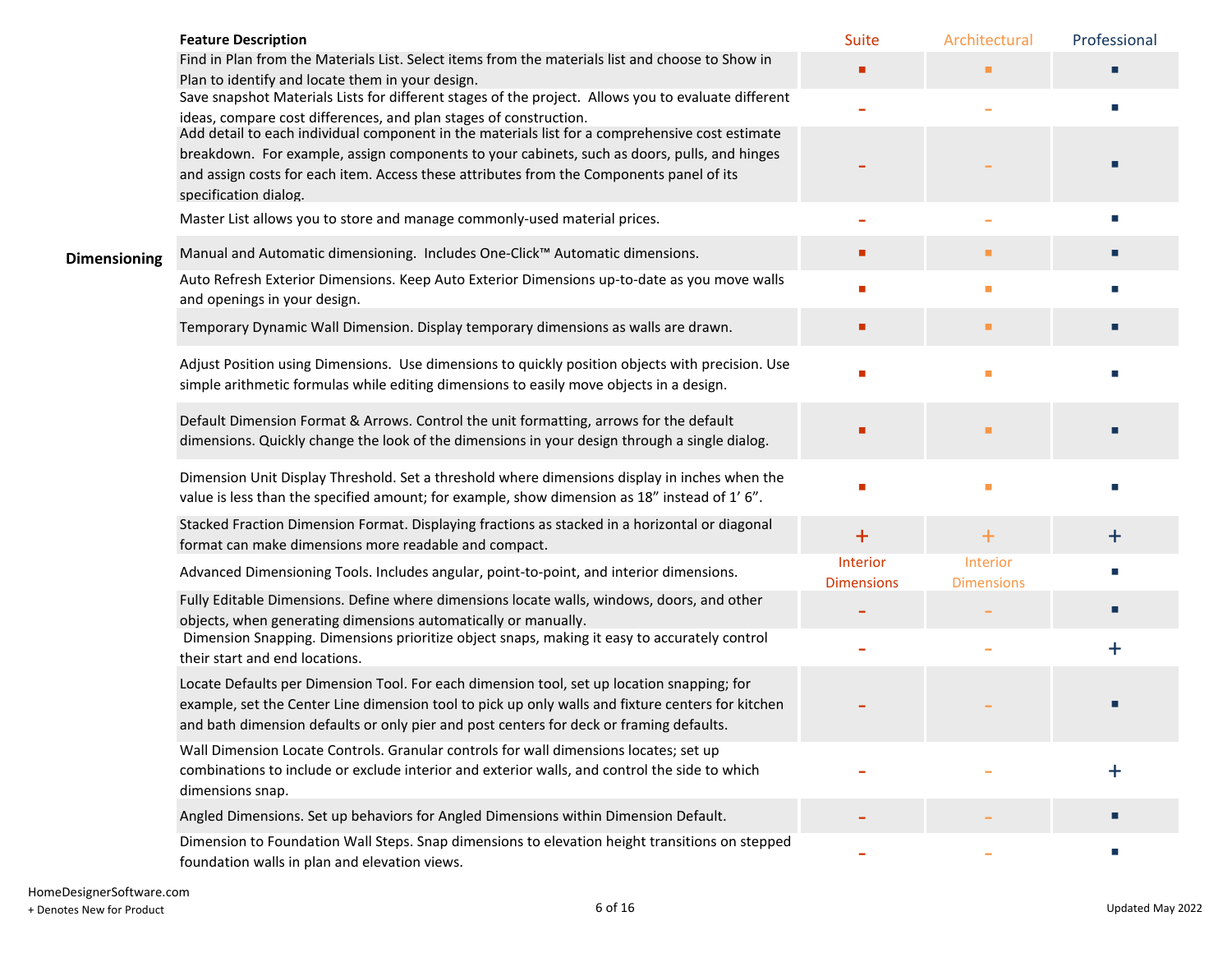|                         | <b>Feature Description</b>                                                                                                                                                   | <b>Suite</b>            | Architectural     | Professional |
|-------------------------|------------------------------------------------------------------------------------------------------------------------------------------------------------------------------|-------------------------|-------------------|--------------|
|                         | Dimension Framing in Elevation Views. Display and dimension to framing members in Elevation                                                                                  |                         |                   | $\ddot{}$    |
|                         | and Cross Section views.                                                                                                                                                     |                         |                   |              |
| <b>CAD / Elevations</b> | Create Elevation, Wall Elevation, and Cross Section Views for the interior and exterior of your<br>design.                                                                   | <b>No Cross Section</b> | п                 | п            |
|                         | Clip Cross-Section Views. Turn on clipping for sides and back-clipping to limit your view to                                                                                 |                         |                   |              |
|                         | relevant details for precise plan editing.                                                                                                                                   |                         |                   | п            |
|                         | Convert Wall Elevations to Section Views. Regardless of the camera tool used to create a Section                                                                             |                         |                   |              |
|                         | View, Elevation, or Wall Elevation, it can be edited to behave as the other view types. Expand                                                                               |                         |                   |              |
|                         | Wall Elevations to included parts of the scenes beyond a room (like vaulted ceilings or multi-room                                                                           |                         |                   |              |
|                         | suites), or crop larger Sections to show smaller spaces.<br>Show Vaulted Ceilings in Wall Elevation Views. Wall Elevations for rooms with vaulted and sloped                 |                         |                   |              |
|                         | ceilings include the full wall height; the elevation can be set to crop at the top of the wall plate                                                                         |                         |                   |              |
|                         | using the "Ignore Walls Above" setting.                                                                                                                                      |                         |                   |              |
|                         | Center CAD in Elevation Views. Use the Center Objects tool in Elevation Views to control the<br>location of CAD objects.                                                     |                         |                   |              |
|                         |                                                                                                                                                                              |                         |                   |              |
|                         | Import / Export files in DXF and DWG file formats.                                                                                                                           | <b>Export Only</b>      | ٠                 | П            |
|                         | Layers can be used to separate key building components such as electrical or framing. Display or                                                                             |                         |                   |              |
|                         | hide features of your design, set colors, lock layers, and use reference layers for precise editing.                                                                         | Limited                 | Limited           | п            |
|                         | Text Tools and Customization. Add custom text as notes and modify text in plan with attributes                                                                               |                         |                   |              |
|                         | and treatments like font, bold, underline, caps, size, and color.                                                                                                            | п                       | п                 | п            |
|                         | Text Arrows. Adding an arrow to Rich Text will automatically recognize the text's justification and                                                                          | $+$                     | $\ddot{}$         | $\ddag$      |
|                         | orient the arrow's location to the appropriate side.                                                                                                                         |                         |                   |              |
|                         | Text Style Tools. Create Text Styles and assign them per layer, per default, or per object to control<br>the appearance of labels, dimensions and other text in your design. | Limited                 | Limited           | П            |
|                         | Find and Replace Text in Plan. Quickly search for and replace words or strings of text used in your                                                                          |                         |                   |              |
|                         | project for entire plan, or for just the currently selected text.                                                                                                            | п                       | п                 |              |
|                         | Control Over Arrowhead Style. Specify the arrowhead type used for Joist Directions, Sun Angles,                                                                              |                         |                   | П            |
|                         | Roof Labels, and Stairs and Ramps.                                                                                                                                           |                         |                   |              |
|                         | Standard CAD tools to detail your designs.                                                                                                                                   | п                       |                   |              |
|                         | Advanced CAD tools to detail cross-section views with insulation, cross-boxes, blocking box, and                                                                             |                         |                   | П            |
|                         | more.                                                                                                                                                                        |                         |                   |              |
|                         | Polyline Editing. Select any polyline and choose Close Polyline to automatically connect the start<br>and end points. Editing of filleted polylines retains fillet radius.   |                         |                   | п            |
|                         | Advanced CAD editing tools such as replicate, line weights, point-to-point move, custom patterns,                                                                            |                         |                   |              |
|                         | and stretch CAD.                                                                                                                                                             |                         |                   |              |
|                         | Box and Bumpout Extension Snaps. Snap to projected 90° intersections.                                                                                                        | <b>Not Visual</b>       | <b>Not Visual</b> | П            |
|                         | Visual CAD Snaps <sup>™</sup> feature with setup dialog and snap options to control.                                                                                         |                         |                   |              |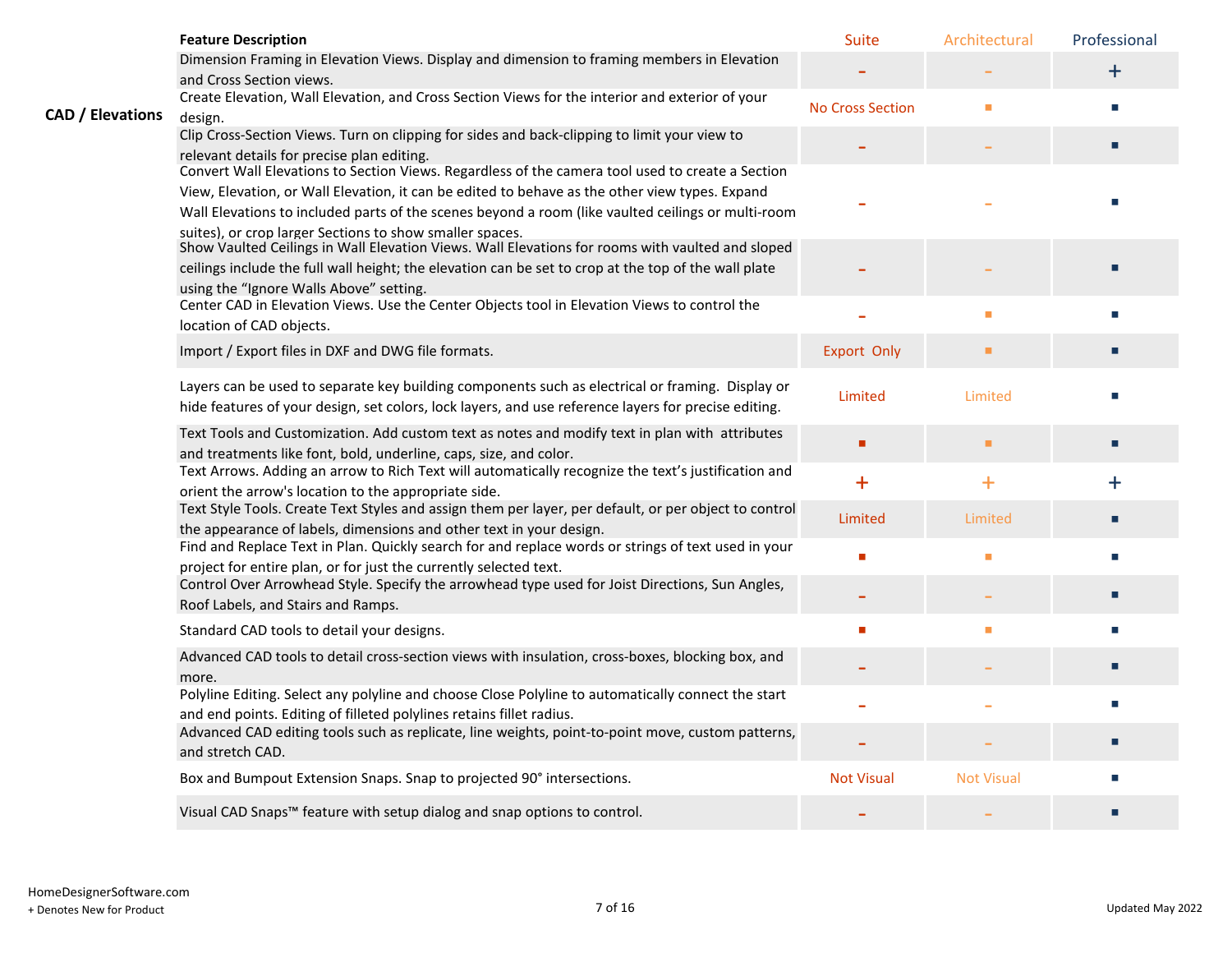|                                      | <b>Feature Description</b>                                                                                                                                                                                         | <b>Suite</b>         | Architectural  | Professional |
|--------------------------------------|--------------------------------------------------------------------------------------------------------------------------------------------------------------------------------------------------------------------|----------------------|----------------|--------------|
|                                      | Plant Schedules. Manage multiple schedules of the same type and independently control their<br>display of labels. Schedules update when items in the plan are added to or removed from the<br>schedule display.    |                      |                |              |
|                                      | Automatic Roof Labels. Display labels for roofs, skylights and holes. Label includes pitch direction<br>arrow and the roof angle in pitch or degrees. Modify the arrow style and text style of the roof<br>labels. |                      |                |              |
|                                      | Specify labels for Light Source or "added light" objects. Uniquely name light sources in your<br>scenes for easy recognition.                                                                                      |                      |                | п            |
| <b>Windows / Doors</b><br>/ Cabinets | Cabinet Tools. Place base, wall and full height cabinets, partitions and shelves, and soffits and<br>edit them to suit your design.                                                                                |                      |                |              |
|                                      | Advanced Cabinets. Attach moldings and hardware, angled front cabinets, and more.                                                                                                                                  | <b>Moldings Only</b> | $\blacksquare$ | П            |
|                                      | Dynamic Cabinet Face Defaults. Configure the default cabinet front to automatically update<br>cabinets in the design that are set as "Use Default".                                                                |                      | п              |              |
|                                      | Cabinet Door Size. Discover the overall size of cabinet doors and drawers while selected in the<br>cabinet specification dialog.                                                                                   |                      | п              |              |
|                                      | Clipped Cabinet Overhang. Automatically clip cabinet counter overhang when it butts against<br>appliances and partitions.                                                                                          |                      | ٠              | п            |
|                                      | Design and edit Custom Countertop shapes and styles.                                                                                                                                                               |                      | п              | П            |
|                                      | Custom Backsplash Tool. Click to generate a Custom Backsplash that automatically fits around<br>cabinets, openings, and appliances.                                                                                |                      | п              | п            |
|                                      | Waterfall Counters. Automatically specify the edge of a custom counter as "Waterfall" to create a<br>solid section from the counter's top to the floor.                                                            |                      | п              |              |
|                                      | Control Cabinet Hardware. Use the Center option to adjust cabinet drawer hardware location,<br>also specify cases where two knobs will be used.                                                                    |                      | п              | П            |
|                                      | Rotate Cabinet Hardware. When attaching hardware to cabinets, it is auto-rotated to suit the<br>face item; hardware can manually be rotated in the Cabinet Specification dialog as necessary.                      |                      | $\pm$          | $\ddag$      |
|                                      | Cabinet Hardware per Drawer. Control the hardware attached to any door or drawer on a single<br>cabinet separately.                                                                                                |                      |                |              |
|                                      | Frameless Cabinet Settings. Change the cabinet style in one click with the Frameless and Full<br>Overlay options for cabinets.                                                                                     |                      |                |              |
|                                      | Place Multiple Appliances in a Cabinet. Add an oven and a warming drawer to the same cabinet;<br>adjust or replace the appliance type by editing it in the Cabinet Specification dialog.                           |                      |                |              |
|                                      | Insert Items inside Cabinets. Attach custom shelves, storage, and hardware items into cabinet<br>boxes and specify their behavior per face item.                                                                   |                      |                |              |
|                                      | Control Cabinet Shelf Spacing. Specify the default minimum spacing between cabinet shelves.                                                                                                                        |                      |                | $\pm$        |
|                                      | Multiple Door and Drawer Styles per Cabinet. Assign different door or drawer styles to a single<br>cabinet; wall cabinets with glass doors on top; drawer bases with slab and panel drawers.                       |                      |                |              |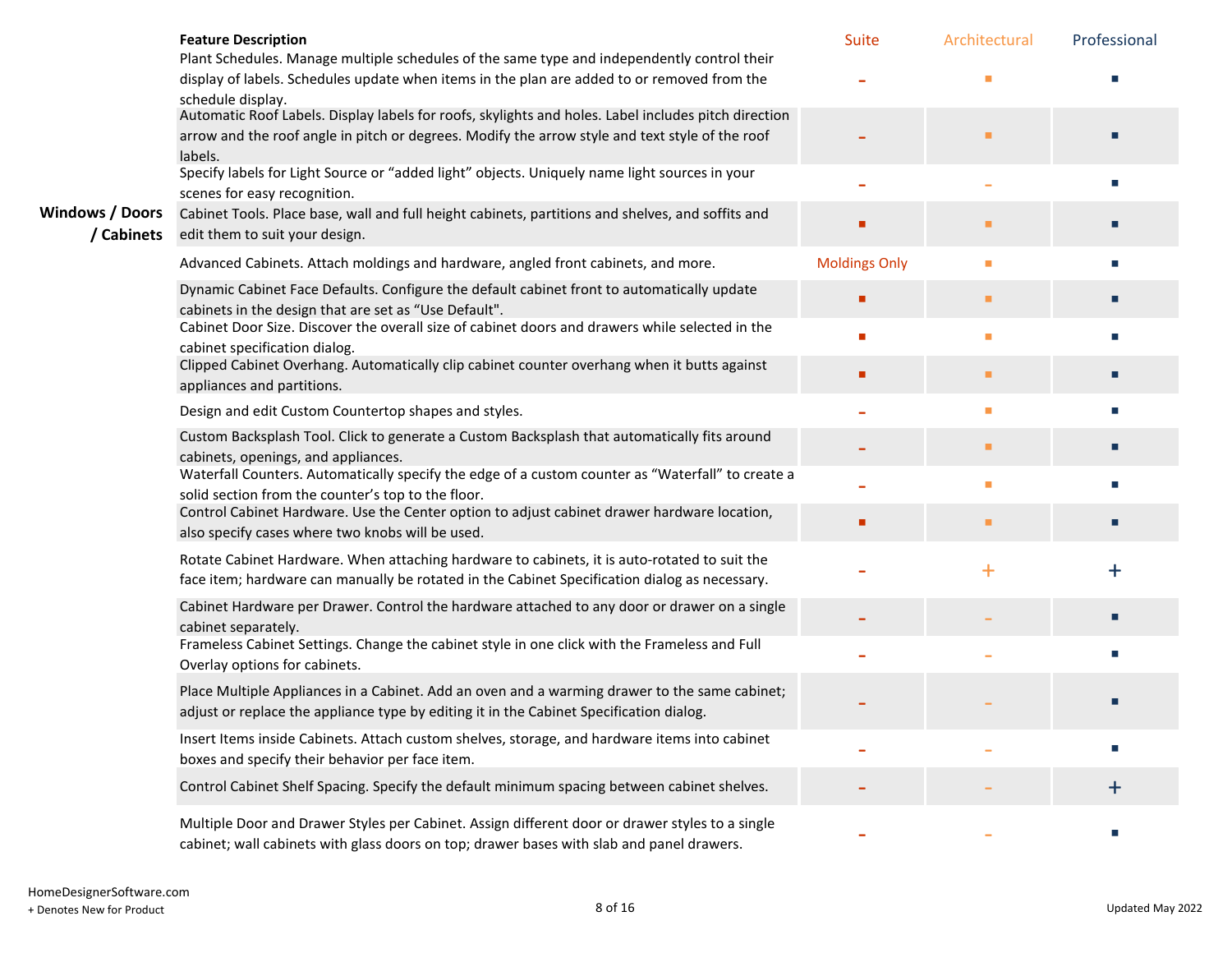| <b>Feature Description</b>                                                                                                                                           | <b>Suite</b>          | Architectural         | Professional |
|----------------------------------------------------------------------------------------------------------------------------------------------------------------------|-----------------------|-----------------------|--------------|
| Evenly Space Doors and Drawers on Cabinet Fronts. Use the Equalize Layout button on Horizontal                                                                       |                       |                       |              |
| and Vertical Layouts to space their components equally.<br>Multiple Faced Cabinets. Use the Split Items button to add horizontal and vertical layout of doors        |                       |                       |              |
| and drawers on any cabinet. Create Entertainment Centers and Vanity cabinets with doors on                                                                           |                       |                       |              |
| one side and drawers on the other.                                                                                                                                   |                       |                       |              |
|                                                                                                                                                                      |                       |                       |              |
| Cabinet Doors Open Beyond 90°. Specify open cabinet doors with a swing up to 180 degrees.                                                                            |                       |                       | $\ddot{}$    |
| Rounded Countertop Corners for Automatic Countertops.                                                                                                                |                       |                       |              |
| Dimension to Cabinet Toe Kicks, Moldings, Backsplashes and Countertops. Set up locate                                                                                |                       |                       |              |
| configuration for dimensions; use the automatic dimension tools in elevation views to<br>automatically include these dimensions.                                     |                       |                       |              |
| Cabinet Closed Toe Always Present. Set cabinet toekick to closed on a per-cabinet basis,<br>regardless of the cabinet being connected or adjacent to other cabinets. |                       |                       |              |
| Door Defaults by Door Type. Set unique door defaults for different types of doors: hinged,                                                                           |                       | ■                     |              |
| pocket, bifold, sliding, barn, fixed, shower, and garage.                                                                                                            |                       |                       |              |
| 3D Door Display Options. Edit tools "Show Door Open in 3D" and "Show Door Closed in 3D" make<br>it fast and easy to control the state of doors in 3D views.          |                       | П                     |              |
|                                                                                                                                                                      |                       |                       |              |
| Atrium Door Options. Create Center Swing Double Doors, also known as atrium patio doors.                                                                             |                       |                       |              |
| Customize Door Glass. Independently set the top, bottom, left, and right frame size for panel and                                                                    |                       |                       |              |
| glass panel doors. Create garage and entry doors with asymmetric windows. Choose to set all                                                                          |                       |                       |              |
| garage door panels to use glass.                                                                                                                                     |                       |                       |              |
| Door and Window Frame Toggle. Choose to include or exclude frame for openings with "Has<br>Frame" controller.                                                        |                       | п                     |              |
| Control Trim for Interior Doors and Windows. Separately specify the materials and trim assigned                                                                      |                       |                       |              |
| to each side of an opening.                                                                                                                                          |                       | п                     |              |
| Parametric Window Tools. Create Double-Hung, Fixed, Casement, Hopper, and other windows                                                                              |                       | п                     |              |
| styles and change a window's style on the fly using parametric tools.                                                                                                |                       |                       |              |
| Bay, Box, Bow Window Tools. Click and drop bay, box, and bow windows in a wall. Resize and                                                                           | п                     | п                     |              |
| customize the unit as a whole.<br>Copy/Paste Bay Windows. Use the copy/paste tools on the parametric bay, box, and bow                                               |                       |                       |              |
| windows to replicate them throughout your design.                                                                                                                    | $\pm$                 | $\bm{+}$              | ┿            |
| Arched Top Windows & Doors. Specify Round Top, Gothic Arch, or Broken Arch shapes to                                                                                 |                       | п                     |              |
| windows and doors. Adjust the amount of curvature.                                                                                                                   |                       |                       |              |
| Angled Top Window Controls. Adjust the angle of window tops. Apply changes to the left, right,                                                                       |                       |                       |              |
| or center of the window.<br>Corner Windows. Bump windows together at wall corners and choose to include or remove the                                                | <b>Excludes Glass</b> | <b>Excludes Glass</b> |              |
| corner post at the sash joint to create a glass corner.                                                                                                              | Corner                | Corner                |              |
| Window Treatments & Interior Shutters. Adjust curtains by the height off floor and height above                                                                      |                       |                       |              |
| casing. Specify shutters on the interior of a window. Blinds fit inside casing when attached to                                                                      |                       | п                     |              |
| windows.                                                                                                                                                             |                       |                       |              |
| Display Control of Shutters. Use layers to control whether shutters are displayed in plan or 3D                                                                      |                       |                       | $\ddagger$   |
| views-display shutters as Open or Closed.                                                                                                                            |                       |                       |              |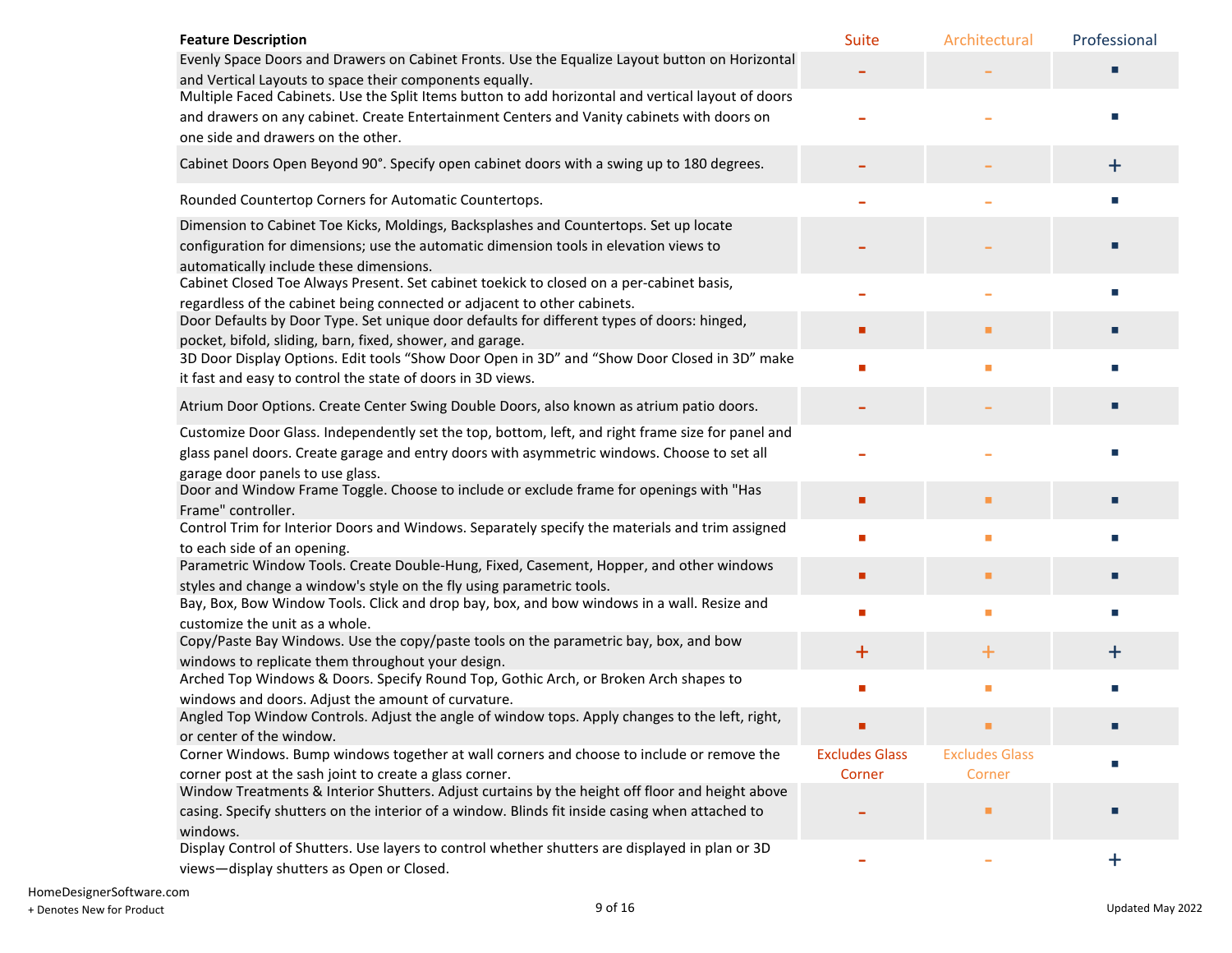|                                | <b>Feature Description</b>                                                                                                                                                                                                                                        | Suite    | Architectural | Professional |
|--------------------------------|-------------------------------------------------------------------------------------------------------------------------------------------------------------------------------------------------------------------------------------------------------------------|----------|---------------|--------------|
|                                | Adjustable Louver Sizes. Louver attribute allows you to control their size in windows and doors.                                                                                                                                                                  |          |               |              |
|                                | Window and Door Casings Display in Plan View. Display or hide interior and exterior casings using<br>the "Casings, Interior" and "Casings, Exterior" layers.                                                                                                      |          |               |              |
|                                | Opening Indicators. Display opening indicators for hinged and sliding windows and doors in<br>camera views. Set up default behaviors to configure the indicators to your drawing standards.                                                                       |          |               |              |
|                                | Lintel and Sill Control. Separately display Lintels or Sills for windows.                                                                                                                                                                                         |          |               |              |
|                                | Automatic Frame Depth. Set window frame depth to automatically fit into wall.                                                                                                                                                                                     |          |               |              |
|                                | Comments and Notes per Object. Use the Object Information panel to easily add and manipulate<br>Code, Comment, Description, and Manufacturer fields through items' specification dialog.                                                                          |          |               |              |
| Libraries /<br><b>Catalogs</b> | Included Library Items for customizing and creating designs. Fixtures, furniture, accessories, and<br>materials to create your scenes. Add more variety by downloading Bonus and Branded catalogs<br>from Chief Architect's 3D Library.                           | $6,500+$ | 8,800+        | 8,800+       |
|                                | Brand Specific Library Items. Downloadable catalogs can be added to your library browser to<br>expand the selection of Brand Name objects for enhancing your designs and scenes. New<br>catalogs offered regularly.                                               | 45,000+  | 46,000+       | 46,000+      |
|                                | Bonus Catalog Add-Ons. Generic furniture, materials, fixtures, hardware, and accessories, some<br>free and others for purchase, can be downloaded and added to your library browser for more<br>design choices. New catalogs made available monthly.              |          | п             |              |
|                                | Catalog Migration. Core, Bonus, Manufacturer and User Catalogs from previous installs<br>automatically migrate and update to latest version at install time. Use the catalog migration<br>dialog to specify which catalogs to bring forward.                      |          | п             |              |
|                                | Automatic Catalog Updates. Check for updates for catalogs distributed by Chief Architect and<br>automatically update to the latest version.                                                                                                                       | п        | ٠             |              |
|                                | Ability to Export Custom Libraries. Share your libraries with other Home Designer Users.                                                                                                                                                                          |          | п             |              |
|                                | Library Search Bar and Context Menus. Quickly search for Library items by keyword, object type,<br>or style. Choose to search for items in entire catalog or in specific folders only. Customize search<br>attributes for User Catalog content.                   |          | ٠             |              |
|                                | Refined Search in Library Browser. Use terms "AND", "OR", and "NOT", and create search groups<br>using parentheses '()' in library searches to refine results.                                                                                                    | п        | п             |              |
|                                | Find in Library. Determine whether or not a selected object exists in the library browser using an<br>edit tool, or through the Replace from Library dialog.                                                                                                      |          | ٠             |              |
|                                | Library Object Shortcuts. Create shortcut items to any object in the Library Browser to customize                                                                                                                                                                 | п        | п             |              |
|                                | your organization.<br>Library Painter Scoping. Apply library items to parametric objects using scoping. For example,<br>replace cabinet hardware on a single drawer, on an entire cabinet, for all cabinets in a room, on a<br>floor level, or in the whole plan. | $\bm{+}$ | $\ddot{}$     | +            |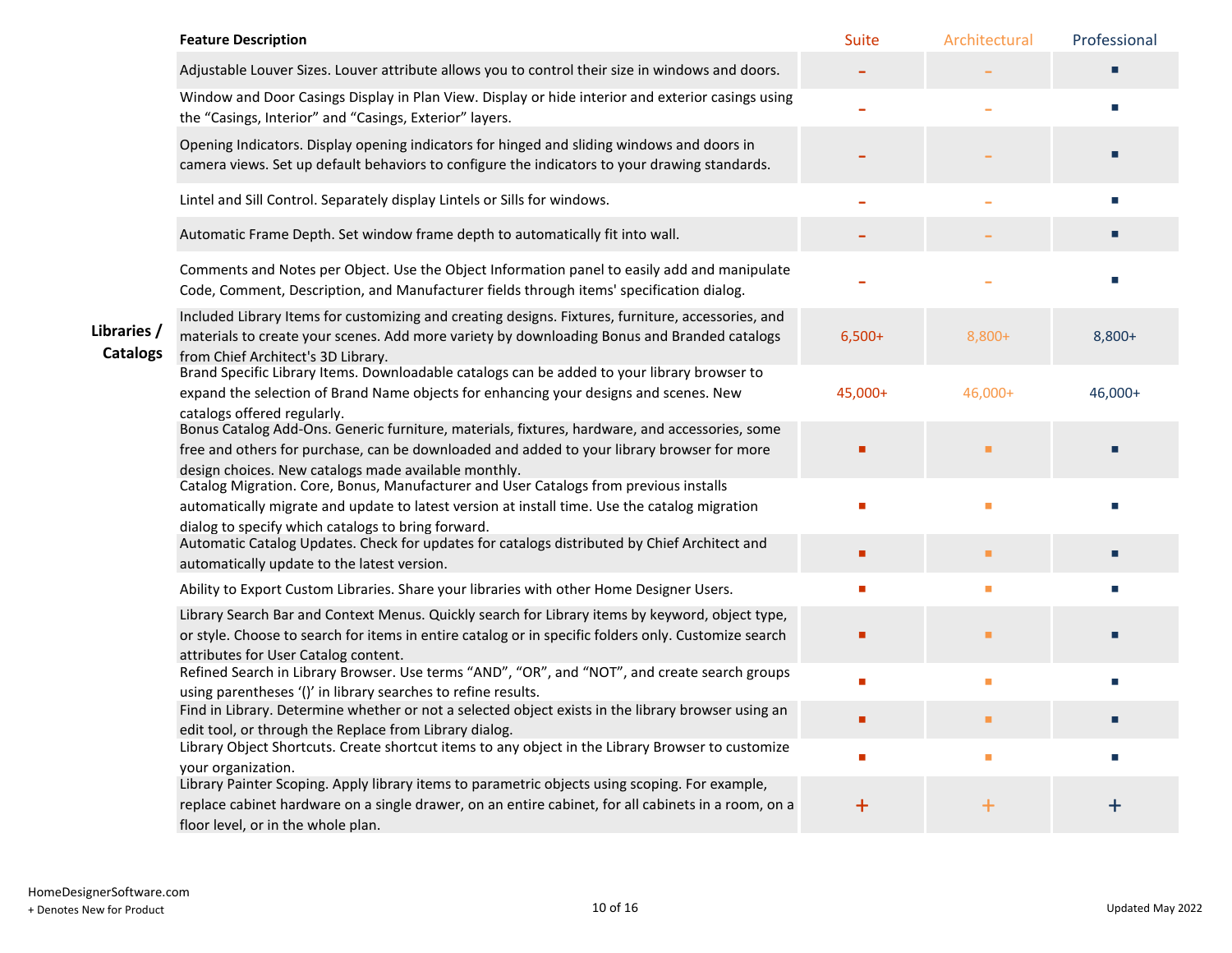|                  | <b>Feature Description</b>                                                                                                                                                                                                                                                                                     | <b>Suite</b> | Architectural | Professional     |
|------------------|----------------------------------------------------------------------------------------------------------------------------------------------------------------------------------------------------------------------------------------------------------------------------------------------------------------|--------------|---------------|------------------|
|                  | Replace Freestanding Symbols via Painting. Use Library Painter and Scoping Controls to replace<br>symbol objects in your designs. Choose a new barstool from the library, and click on an existing<br>barstool in your design to replace it and items like it.                                                 | $+$          | $\bf{+}$      | $\boldsymbol{+}$ |
|                  | Custom Materials and Images. Save custom image billboards and paintable materials in the User<br>Library to include and reuse in your projects.                                                                                                                                                                | п            | ٠             | п                |
|                  | Import 3D Library objects in .3DS, .OBJ, .SKP, & .DAE formats.                                                                                                                                                                                                                                                 |              | ٠             | п                |
|                  | Edit Parametric Items in Library Browser. Once saved into the Library, open and edit the<br>properties of Cabinets, Windows, Doors, and other parametric items.                                                                                                                                                | п            | ٠             | п                |
|                  | Store and Edit Text in Library Browser. Add individual, unblocked pieces of text to the Library                                                                                                                                                                                                                | п            | ٠             | п                |
|                  | Browser for easy preservation and reuse in future projects.<br>Patterns and Fill Styles Library. Access your favorite patterns from the Library Browser. Easily                                                                                                                                                |              |               |                  |
|                  | apply fills and patterns to objects and materials from their specification dialogs and through the<br>Fill Style Painter tool.                                                                                                                                                                                 |              | п             |                  |
|                  | Library Browser filtered views. Choose to show or hide entire library catalogs in the Library<br>Browser tree.                                                                                                                                                                                                 |              |               | п                |
| Stairs / Ramps / | Stairs and Ramps. Draw stairs or ramps in designs and modify length, treads, and style of stairs.                                                                                                                                                                                                              |              | ٠             |                  |
| <b>Railings</b>  | See stair preview in dialog to preview your modifications.<br>One-Click™ Stairs & Ramps. Auto place stairs from platform to platform. Place full length stairs                                                                                                                                                 |              |               |                  |
|                  | with a single click. Stairs and Ramps automatically connect to the terrain when drawn from the                                                                                                                                                                                                                 | п            | ٠             |                  |
|                  | ground to the structure.                                                                                                                                                                                                                                                                                       |              |               |                  |
|                  | Ramp Tool. Default Ramp is ADA compliant. Specify length and slope rise and run for non-<br>traditional ramps such as skateboard ramps.                                                                                                                                                                        |              | п             |                  |
|                  | Refined Stair Controls. Use the Break Line edit tool and Disconnect Selected Section tool to edit<br>and add break points to an existing stair. Use the <alt> key to select, disconnect, edit, or move<br/>an individual stair section or landing; the default move handle allows the entire group to be</alt> |              | п             |                  |
|                  | moved together.<br>Customize Stair Components. Control the number, placement, size, and materials of the stringers                                                                                                                                                                                             |              |               |                  |
|                  | under a stair. Control the thickness and material of the wall trim along a stair. Specify materials<br>for stair risers and stringers separately.                                                                                                                                                              |              | ٠             |                  |
|                  | Auto L-Shaped and U-Shaped Stairs. Use the L and U stair tools to automatically drop stairs with<br>landings into plans; stairs will orient and snap to adjacent walls. Split landings into multiple<br>segments using dialog box controls for U-shape and L-shape stairs.                                     |              |               |                  |
|                  | Wrap Around Stairs. Join stairs on outside or inside corners.                                                                                                                                                                                                                                                  |              | п             |                  |
|                  | Connect Stairs of Different Widths. Easily create staircases with different tread widths. Perfect for<br>creating a stair that has exposed railing on the bottom, and is encased in walls at the top.                                                                                                          |              |               |                  |
|                  | Stair Railings. Railings specified for stairs can be customized with different rail styles (balusters,<br>open, middle rail, panels) and multiple rails.                                                                                                                                                       |              | ٠             | П                |
|                  | Railing Tools. Assign symbol Railing Balusters, Newels, and Panels. Specify railings, balusters, and<br>newels from the Library Browser for railing walls. Control Railing beam and top and bottom rail<br>configurations.                                                                                     |              | ш             |                  |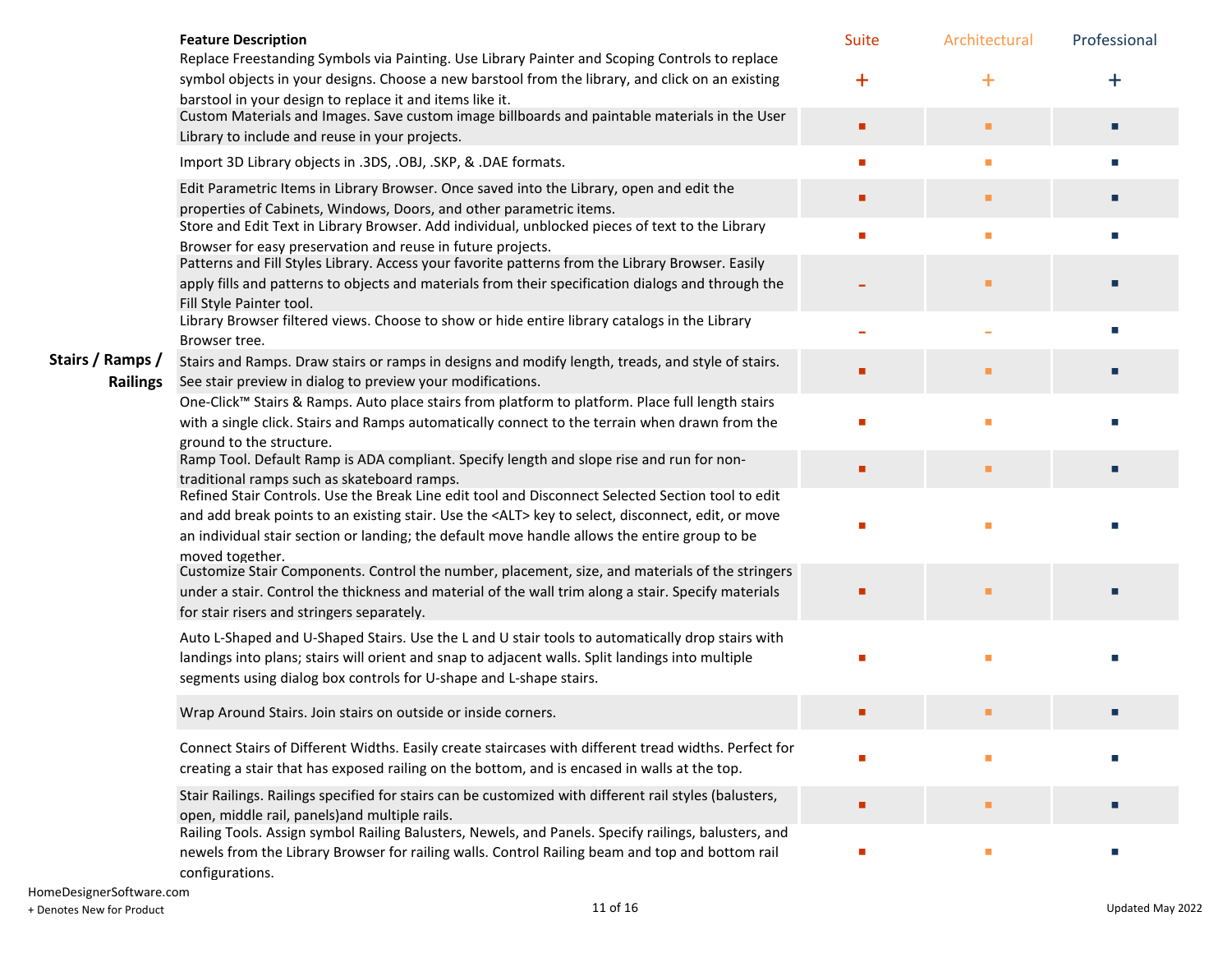|                       | <b>Feature Description</b>                                                                                                                                                                         | Suite                   | Architectural           | Professional |
|-----------------------|----------------------------------------------------------------------------------------------------------------------------------------------------------------------------------------------------|-------------------------|-------------------------|--------------|
|                       | Landing Tool. Create Custom Landings to auto-connect Stair sections or Ramp sections together.<br>Choose auto adjust features for the height and thickness based on stair or ramp connection. Turn | <b>Excludes Editing</b> | <b>Excludes Editing</b> |              |
|                       | railings on or off per Landing edge.                                                                                                                                                               | and Auto Adjust         | and Auto Adjust         |              |
|                       | Advanced stair tools allow control of shape, starter treads, flaring, tread width, and more. Full                                                                                                  |                         | Limited                 | п            |
|                       | control over curved staircases.<br>Pony Walls and Railings Follow Stairs. Create Fully Housed Stairs using a pony wall with a railing                                                              |                         |                         |              |
|                       | on top and set to follow the slope of the stairs.                                                                                                                                                  |                         |                         | п            |
|                       | Define Stair Starting Elevation. Specify whether stairs and ramps are located at the sub-floor or<br>the finished floor elevation.                                                                 |                         |                         | п            |
| <b>Building Tools</b> | Automatic building tools for roof generation, stairs, dimensioning, foundations, framing and<br>electrical.                                                                                        | ٠                       | ٠                       | п            |
|                       | Building tools to customize floors and ceilings. Control over ceiling height and vault.                                                                                                            | ٠                       | ш                       | п            |
|                       | Design Multiple-Story Buildings. Create structures with up to 5 floor levels in addition to an attic<br>and basement foundation.                                                                   | 3 Levels                | ٠                       | П            |
|                       | Omit Foundation per Room. Choose to build or exclude a foundation in the Room Specification<br>dialog; useful for spaces like patios.                                                              | $\ddagger$              | $\ddot{\phantom{1}}$    | $\ddag$      |
|                       | Automatic Roofs. Gable, hip, shed, gambrel, Dutch gable, roof returns and more. Access roof                                                                                                        | п                       | ٠                       | п            |
|                       | defaults for each project.<br>Gable & Hip Roof Toggle tool. Toggle the roof between these two styles using the Gable / Hip tool                                                                    |                         |                         |              |
|                       | in 3D and 2D.                                                                                                                                                                                      | $\mathbf{r}$            | ш                       | п            |
|                       | Ridge Caps automatically generate on roofs.                                                                                                                                                        | ٠                       | ٠                       | п            |
|                       | One-Click Auto Dormer™. Build dormer on roof automatically while cutting a hole for the ceiling.                                                                                                   |                         | п                       |              |
|                       | Manual Roof Tools. Create and edit any custom roof planes. Start with an automatic roof and<br>then add custom details, or create the entire roof manually. Control framing and pivot point for    |                         |                         |              |
|                       | individual roof planes.                                                                                                                                                                            |                         |                         |              |
|                       | Automatic Structural Dormers. Build dormers automatically with walls that reach the floor.                                                                                                         |                         |                         |              |
|                       | Unblock and manually edit Automatic Dormers.                                                                                                                                                       |                         |                         |              |
|                       | Flush End Boxed Eaves. Auto-generate boxed roof soffits that are flush at gable walls and control<br>their materials.                                                                              |                         |                         |              |
|                       | Ceiling Plane Tool. Create custom ceilings of any slope and shape; vaulted, cathedral, and more.                                                                                                   |                         |                         | П            |
|                       | Convert Planes to Polylines. Edit Roof and Ceiling Planes using the Convert to Plain Polyline tool<br>to easily create a CAD line that is duplicate to the plane's shape.                          |                         |                         |              |
|                       | Glass Wall Tool. Use the glass wall tool to quickly draw a new glass wall via the wall parent<br>toolbar.                                                                                          | ٠                       | п                       |              |
|                       | Custom Wall Types. Create, copy, edit, and delete wall types with layers to match your projects.                                                                                                   |                         | п                       |              |
|                       | Multiple Framing Layers in Wall. Create wall types with multiple framing layers and automatically<br>generate framing for both layers; ideal for furred basement walls.                            |                         | ٠                       |              |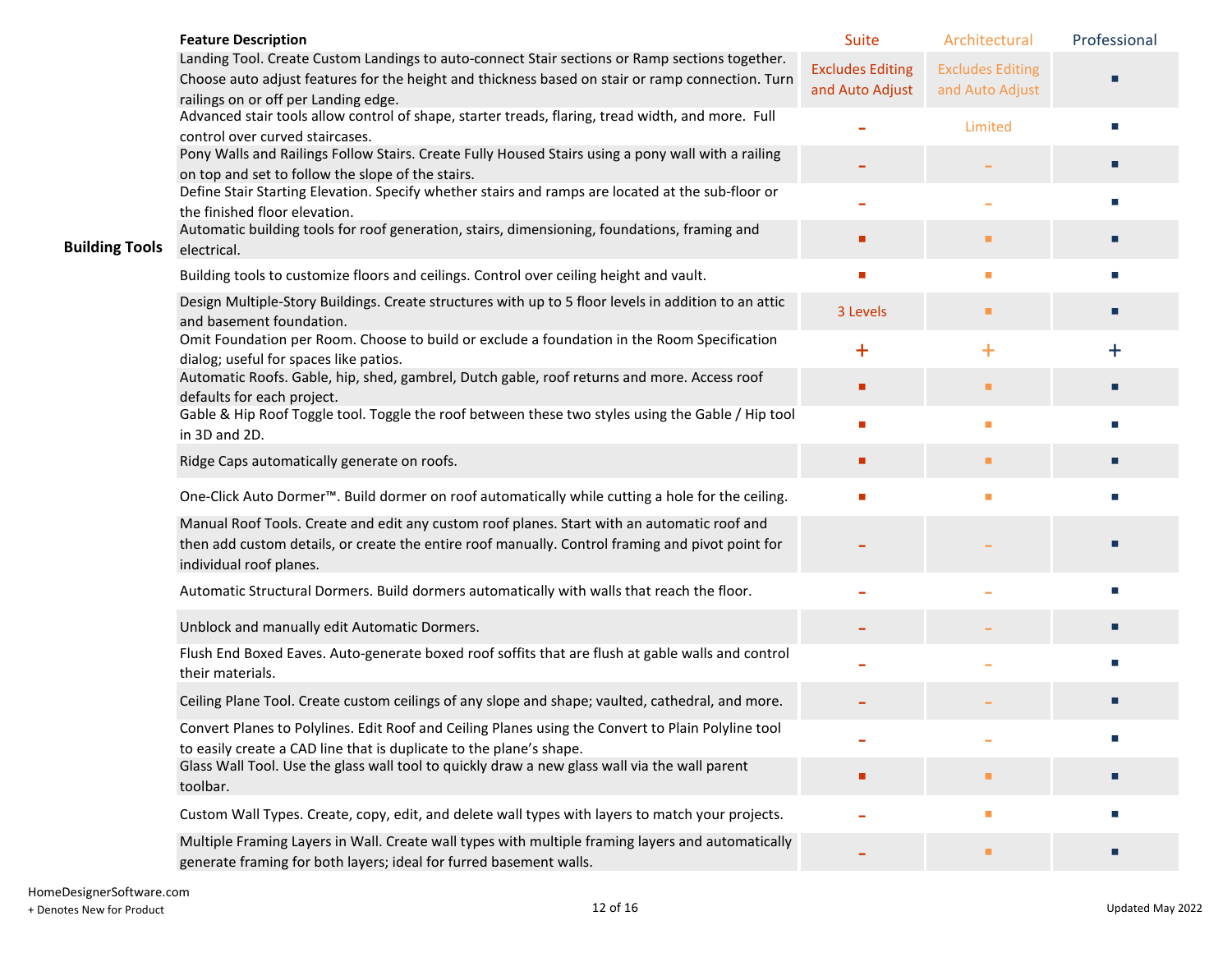| <b>Feature Description</b>                                                                                                                                                                                                                                         | Suite | Architectural | Professional |
|--------------------------------------------------------------------------------------------------------------------------------------------------------------------------------------------------------------------------------------------------------------------|-------|---------------|--------------|
| Wall Hatching. Set up attributes for the Wall Hatching tool in your template plan so that it<br>defaults to look the way you'd like it to for every project. Copy and Paste wall hatching<br>throughout your design to easily indicate wall areas of note.         |       |               |              |
| Glass Ponywall Tool. Wall tool to quickly draw a glass wall over a solid wall, perfect for showers.                                                                                                                                                                |       | ٠             |              |
| Create pony walls and edit wall shape in cross section view. Add beadboard to a kitchen, add<br>stone to the outside of your design, or create a stepped foundation for a hillside lot.                                                                            |       | Limited       |              |
| Pony Wall Height Controls. Adjust the height of individual Pony Walls by typing the lower wall's<br>height into the dialog.                                                                                                                                        |       | п             |              |
| Railing Over Solid Wall. Generate Pony Walls with a railing as the upper wall type.                                                                                                                                                                                |       |               |              |
| Pony Wall Framing. Automatically generate framing of different sizes for upper and lower pony<br>walls by specifying different wall types.                                                                                                                         |       |               |              |
| Wall Defaults. Default controls for interior and exterior walls.                                                                                                                                                                                                   |       |               |              |
| Wall Labels. Specify wall labels to identify individual walls.                                                                                                                                                                                                     |       |               |              |
| Molding Specification. Easily manage moldings attached to an object through the moldings panel<br>and see a preview moldings assigned to rooms.                                                                                                                    |       | п             |              |
| Control Moldings per Wall. Specify whether a wall has moldings attached separately from the<br>other walls in an associated room.                                                                                                                                  | п     | п             |              |
| Auto Place and Delete Corner Boards and Quoins. Automatically add or remove trim details to<br>wall corners.                                                                                                                                                       |       | п             |              |
| Monolithic Slab technology. Designing slab foundations is fast, easy, and accurate.                                                                                                                                                                                | п     | п             |              |
| Advanced Foundation Controls. Specify foundation types by room, foundations with slab at top<br>of Stem Wall, garage slabs with monolithic foundations, foundation piers as round or square, and<br>other foundation customizations.                               |       |               |              |
| Slab Volume listed in the slab specification dialog for easy reference.                                                                                                                                                                                            |       |               |              |
| Horizontal Wall Framing. Use the automatic framing tools along with wall definitions to create<br>wall types suited for some Pole Buildings and Timber Framing scenarios. Set up girt spacing within<br>the wall's properties, including distance from the ground. |       | п             |              |
| Customize construction methods for walls, floors, ceilings, and foundations. Specify wall layers,                                                                                                                                                                  |       |               |              |
| floor structure, platform height, mudsills, framing methods, and more.<br>Balloon Framing. Set automatic framing tools to generate true balloon framing and offer flexible                                                                                         |       |               |              |
| settings for specifying where to include or exclude this framing technique.<br>Manual framing tools for fully editable framing, including joists, rafters, trusses, beams, posts,                                                                                  |       |               |              |
| and more. Create any framing system for your design.<br>Build All Framing Tool. Choose to "Build All Framing" in your project, generating Roof, Wall,                                                                                                              |       |               |              |
| Platform, and Deck framing in a single click.                                                                                                                                                                                                                      |       |               | $+$          |
| Shoe Plates for Roof Overbuild. Specify roof overbuild conditions for a remodel or in new<br>construction and automatically generate framing with shoe plates.                                                                                                     |       |               | $\pm$        |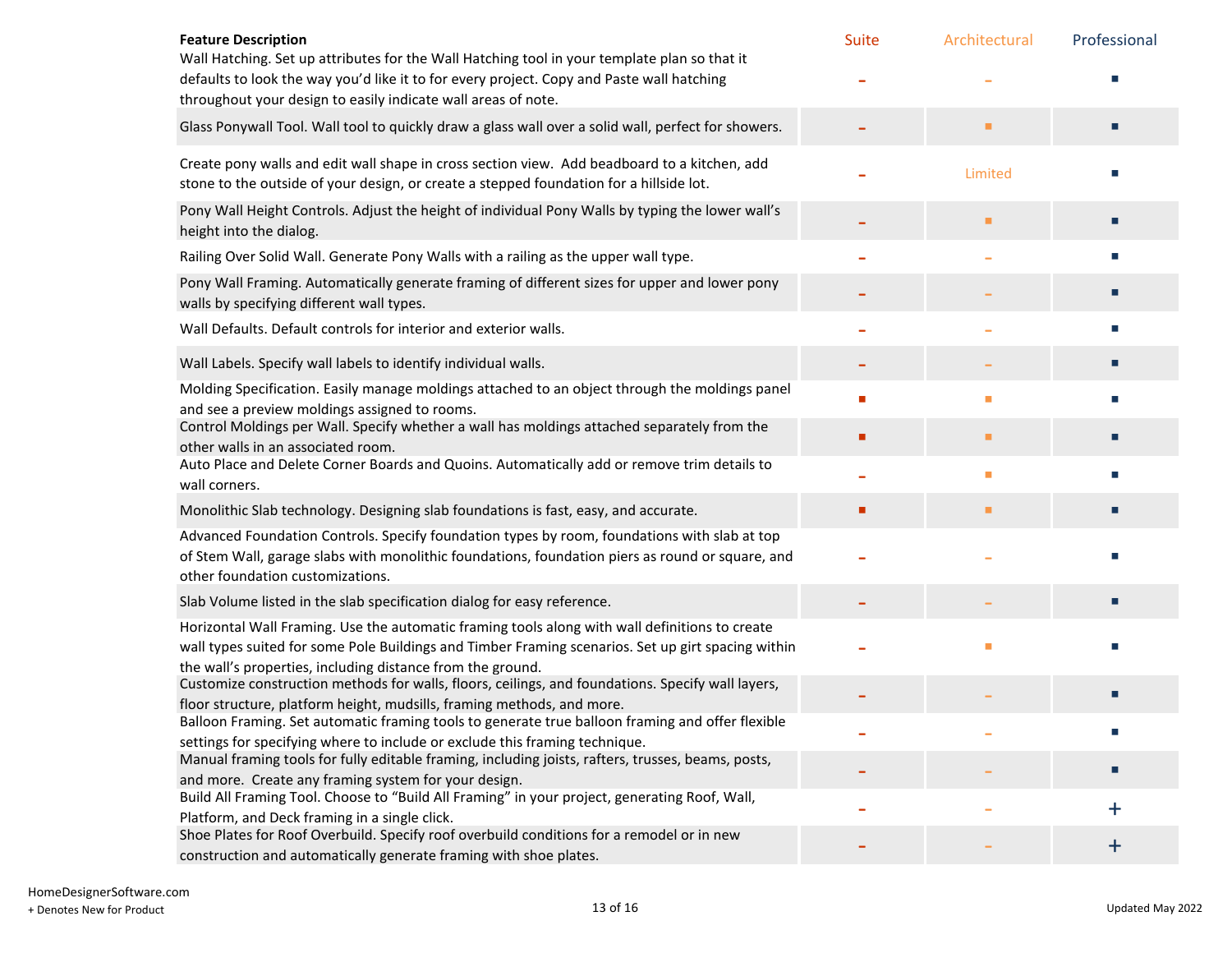|                                    | <b>Feature Description</b>                                                                                                                                                                                                                                                                     | Suite    | Architectural               | Professional     |
|------------------------------------|------------------------------------------------------------------------------------------------------------------------------------------------------------------------------------------------------------------------------------------------------------------------------------------------|----------|-----------------------------|------------------|
|                                    | Energy Heel Trusses. Choose to set up your template to use Energy Heel Trusses by default.                                                                                                                                                                                                     |          |                             | $\ddag$          |
|                                    | Wall Plates per Wall Type. Designate the number of top and bottom wall plates within the Wall<br>Type specification dialog.                                                                                                                                                                    |          |                             | $\ddagger$       |
|                                    | Cut Lengths for Wall Plates. Specify maximum plate lengths for wall tops and bottoms. Automatic<br>framing will optimize them to stagger the joints and bear over studs as necessary.                                                                                                          |          |                             | $\ddag$          |
|                                    | Multiple King Studs per Opening. Specify the number of kings studs generated for openings in the<br>framing defaults.                                                                                                                                                                          |          |                             | $\ddagger$       |
|                                    | Rough Opening Panel in Dialogs. Access controls unique to rough openings for doors, windows,<br>and wall niches in the object specification dialog.                                                                                                                                            |          |                             | $\ddag$          |
|                                    | Framing Reference Markers. Create framing reference markers for each level of your design to<br>control where framing originates; choose which types of framing members reference the marker<br>(floor, ceiling, wall). Use Stud Rollout controls to manage the framing start point for walls. |          |                             | $\boldsymbol{+}$ |
|                                    | Framing Member Role. Use the Role option in the Framing Specification dialog to control how<br>individual framing objects are represented in schedules.                                                                                                                                        |          |                             | $\ddag$          |
|                                    | Wall Corner and Intersection Framing. Specify Standard, Reduced Stud (two-stud Advanced<br>Framing Technique), or Laddered options for building wall framing at corners and intersections.                                                                                                     |          |                             |                  |
|                                    | Multiple Framing Types. Choose from a wide selection of framing types when designing your<br>structure; from lumber, to steel, to engineered materials like LVL, PSL, and VSL. Framing labels<br>reflect the type of material specified.                                                       |          |                             |                  |
|                                    | Post & Beam Framing Tools. Specify Round or Square posts. Set the Default Material for Posts in<br>the framing defaults.                                                                                                                                                                       |          |                             |                  |
| Landscaping /<br>Decking / Terrain | Landscaping Plants.                                                                                                                                                                                                                                                                            | $3,600+$ | $3,600+$                    | $3,600+$         |
|                                    | Plant Encyclopedia & Plant Chooser™. Looks for special characteristics specific to available plants<br>in the catalog, including common name, zone, water and light needs, and 2D or 3D available<br>objects. Leverage Plant Hardiness Zone Maps to choose plants for your region.             |          |                             |                  |
|                                    | Pre-Arranged Garden Beds.                                                                                                                                                                                                                                                                      |          | п                           | п                |
|                                    | Distribute Objects in Garden Beds. Auto-populate your garden beds automatically.                                                                                                                                                                                                               |          | п                           |                  |
|                                    | Plant Schedules. Generate a list of all the plants used in your design; use different schedule<br>callout shapes as reference labels to plants in designs.                                                                                                                                     |          | п                           |                  |
|                                    | Grow Plants Slider Tool - 0 - 20 years.                                                                                                                                                                                                                                                        |          | п                           |                  |
|                                    | Railing Tools. Custom Railing Panels, Control of Height & Railing Styles, great for custom decks.                                                                                                                                                                                              |          | $\mathcal{L}_{\mathcal{A}}$ | п                |
|                                    | Polygon Deck tool creates deck shapes automatically.                                                                                                                                                                                                                                           |          | п                           | П                |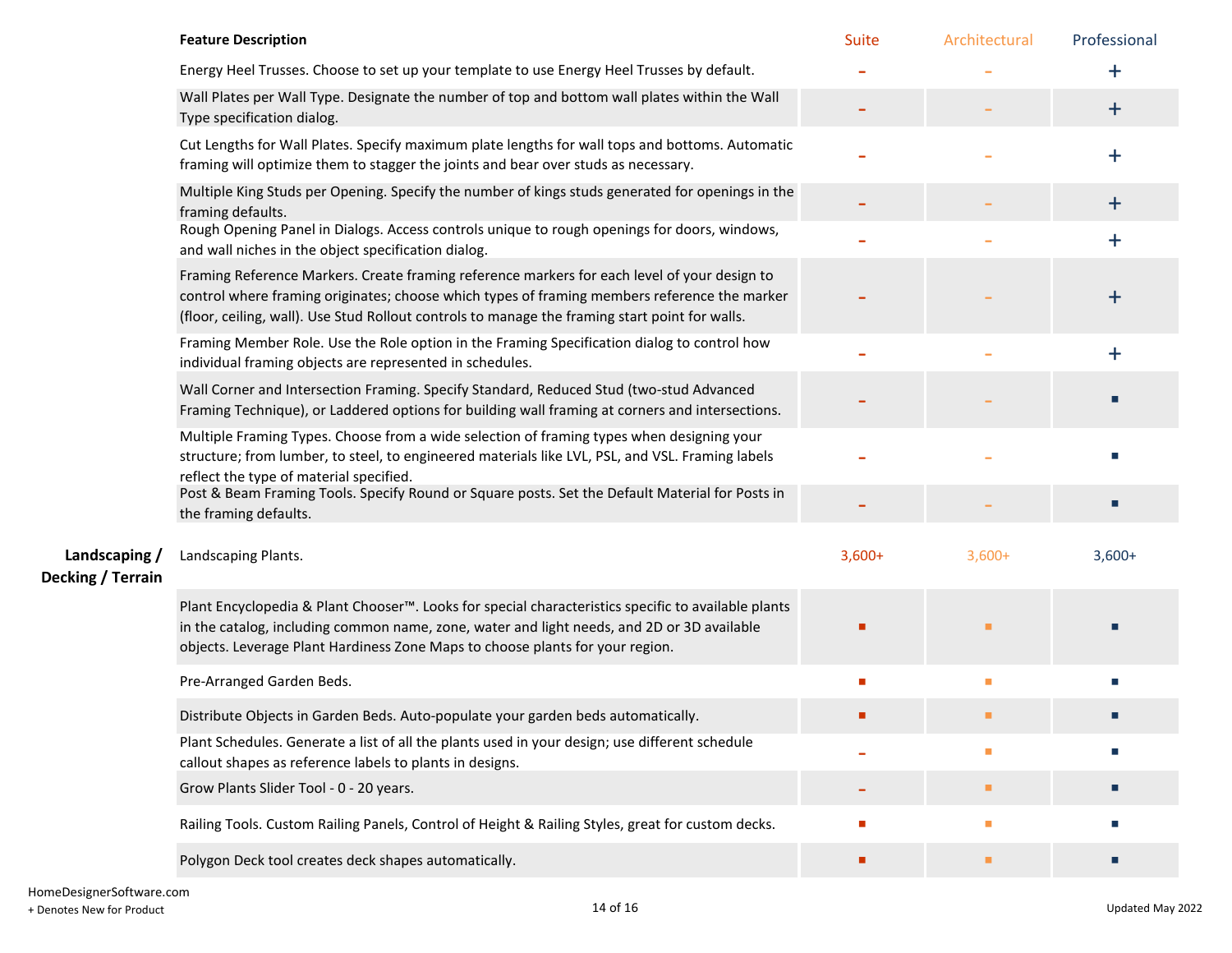|                   | <b>Feature Description</b>                                                                                                                                                                                                         | <b>Suite</b>        | Architectural                              | Professional |
|-------------------|------------------------------------------------------------------------------------------------------------------------------------------------------------------------------------------------------------------------------------|---------------------|--------------------------------------------|--------------|
|                   | Auto Re-Build Deck Framing. Deck Framing updates as the deck design changes.                                                                                                                                                       |                     |                                            |              |
|                   | Deck Designer <sup>™</sup> Tool. Design Straight and Curved Decks. Define roof and ceiling attributes for a<br>covered deck. Control the orientation and size of deck planking, gap, width, overhang, direction,<br>border planks. |                     | п                                          |              |
|                   | Treated Deck Framing. Specify Deck Framing Members as "treated" to reflect the lumber type in<br>your materials list.                                                                                                              |                     |                                            |              |
|                   | Deck Support Controls. Specify size and type of deck posts and height, width, shape of deck<br>footings for individual deck rooms or as project defaults. Set defaults for deck posts and beams.                                   |                     |                                            |              |
|                   | Landscaping Terrain Tools. Define custom Terrain, including sloped lots and input elevation<br>points. Shape the terrain with Hill and Valley tools. Cut holes in terrain for pools, window wells<br>and other customizations.     |                     |                                            |              |
|                   | Import GPS Assistant. Quickly model your terrain with GPS data.                                                                                                                                                                    |                     | п                                          |              |
|                   | Primary and Secondary Terrain contour labels. Control the highlight for negative value contour<br>labels.                                                                                                                          | <b>Primary Only</b> | <b>Primary Only</b>                        |              |
|                   | Straight and Curved Terrain Walls, Curbs, and Retaining Walls. Straight and Curved Roads,<br>Sidewalks, Driveway and Parking Lot Tools.                                                                                            |                     | ■                                          |              |
|                   | Calculate Materials for Roads. Include the volume of Roads, Driveways, Sidewalks, and Terrain<br>Walls and Curbs in materials lists.                                                                                               |                     | п                                          |              |
|                   | Stepping Stone Tools. Click and drop stepping stone shapes onto terrain to quickly create paths<br>and hardscaping interest.                                                                                                       |                     | п                                          |              |
|                   | Water Feature Tools. Create various shaped ponds, streams, creeks, and water features, or<br>design a lake front home.                                                                                                             |                     |                                            |              |
|                   | Define Terrain Elevation Splines, Elevation Regions, and Terrain Breaks.                                                                                                                                                           |                     | <b>Elevation Regions</b> Elevation Regions |              |
|                   | Display angles as Azimuth Bearings.                                                                                                                                                                                                |                     |                                            |              |
|                   | Copy Sun Angles. Create duplicate sun angles, then move and adjust the copies to represent<br>different seasons and times for sun studies and lighting effects.                                                                    |                     |                                            | ┿            |
| General / Support | Mac and PC compatible. Home Designer can be installed and run natively either on Mac or<br>Windows operating systems with a single license.                                                                                        |                     |                                            |              |
|                   | Native ARM Support for Mac M1 Processors. See up to 20% performance improvement with ARM<br>processors.                                                                                                                            | $\pm$               | $\bm{+}$                                   | $\bm{+}$     |
|                   | Support for Multiple Monitors. Tabbed view windows can be torn or undocked from main user<br>interface and moved between monitors independently.                                                                                   |                     |                                            |              |
|                   | Touch Screen Optimization. Smooth and accurate touch controls for pinch zoom, pan, rotate and<br>other controls for Windows computers (not supported by Mac OS).                                                                   |                     | п                                          |              |
|                   | Unicode Special Character Support. User accounts and files using accented Western letters can be<br>leveraged for most interactions in the software.                                                                               |                     | ٠                                          |              |
|                   | Migration Tools. Easily bring forward settings from previous versions.                                                                                                                                                             |                     | п                                          |              |